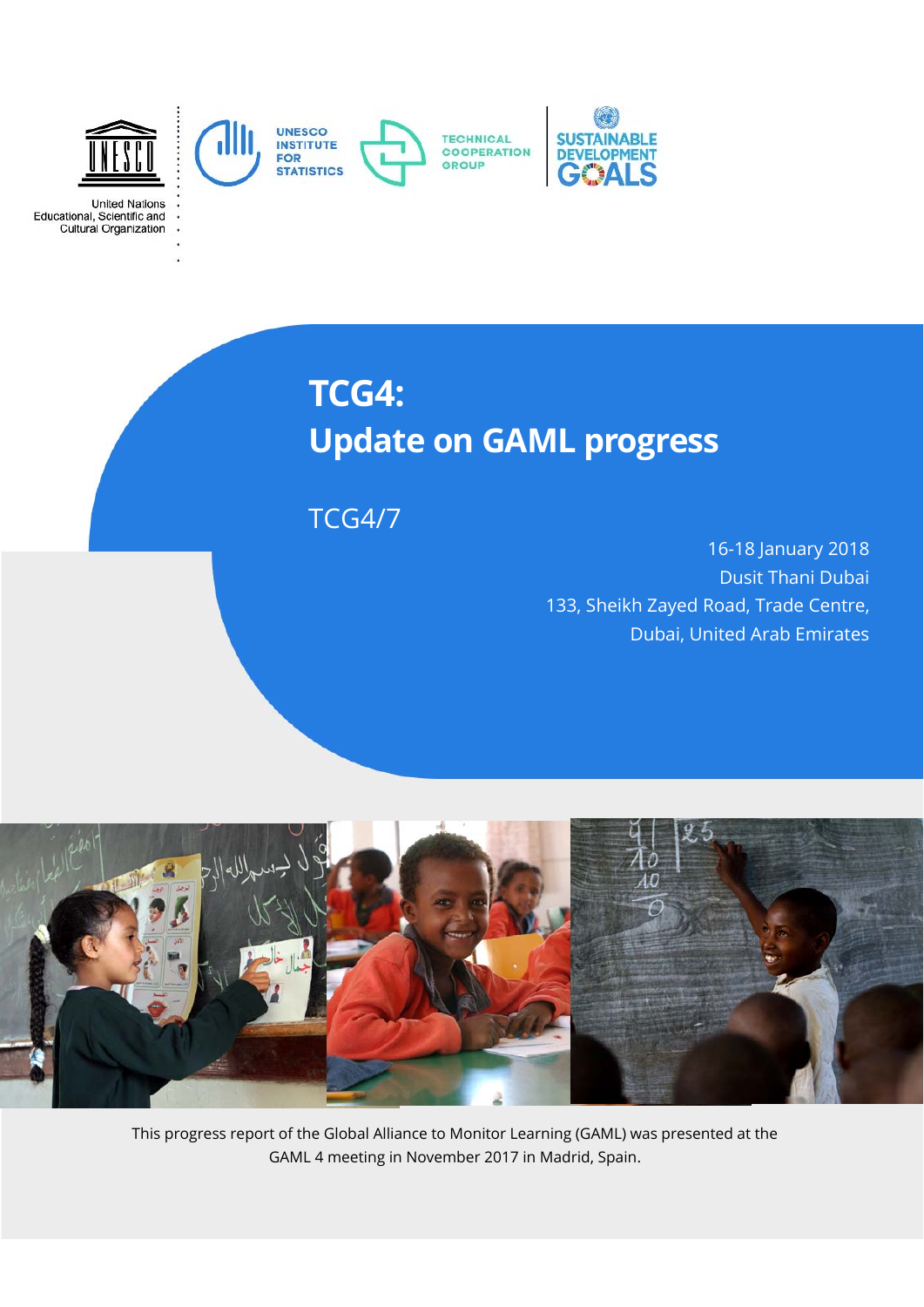

The Global Alliance to Monitor Learning (GAML) is an initiative to support national strategies for measuring learning and enable international reporting. Led by the UNESCO Institute for Statistics (UIS), GAML brings together UN member states, international technical expertise, and a full range of implementation partners — donors, civil society, UN agencies, and the private sector — to improve learning assessment globally. Through participation in GAML, all interested stakeholders are invited to help influence the monitoring of learning outcomes for Sustainable Development Goal (SDG) 4 and the Education 2030 goals.

GAML Task Forces have been established to address technical issues and provide practical guidance for countries on how to monitor progress towards SDG 4. The Task Forces make recommendations to the Alliance and are specifically responsible for:

- The framework for all global and thematic indicators related to learning and skills acquisition for Targets 4.1.1. 4.2.1, 4.4.2, 4.6.1, 4.7.4 and 4.7.5;
- Tools to align national and cross-national assessments into a universal reporting scale for comparability;
- Mechanisms to validate assessment data to ensure quality and comparability;
- Standards, guidelines and tools to guide countries in implementing and evaluating the quality of their learning assessments;
- Capacity-development tools and resources to complement existing ones and support countries in collecting, analysing and using learning assessment data; and
- Guidelines and templates to help countries develop their own strategies to monitor learning.

All GAML outputs are developed through a fully transparent and participatory process and are based on global consensus using the best methodological approaches and practices.

This report presents the UIS work in GAML throughout the year 2017, in terms of knowledge production, communication and outreach, and finally, its role as a coordinator of GAML.

### **Communication and Outreach**

The communication of GAML work and development is a major responsibility is at the core of the Secretariat work. UIS funded the development of the *Communications and Stakeholder Engagement Guide (*GAML4/REF/3). *The Guide* clearly outlines the GAML stakeholders and audiences, their types, and the communication needs and channels that should be used with each.

UIS also developed the *GAML Overview* (GAML4/REF/4), which is a straightforward, easy-to-read document, explaining GAML, its objectives, and how it is related to Education 2030 and the SDGs. The document helps promote GAML work in a simple, non-technical language.

UIS manages and regularly updates the GAML website, where information and resources are available on the GAML structure, Task Forces, and meetings.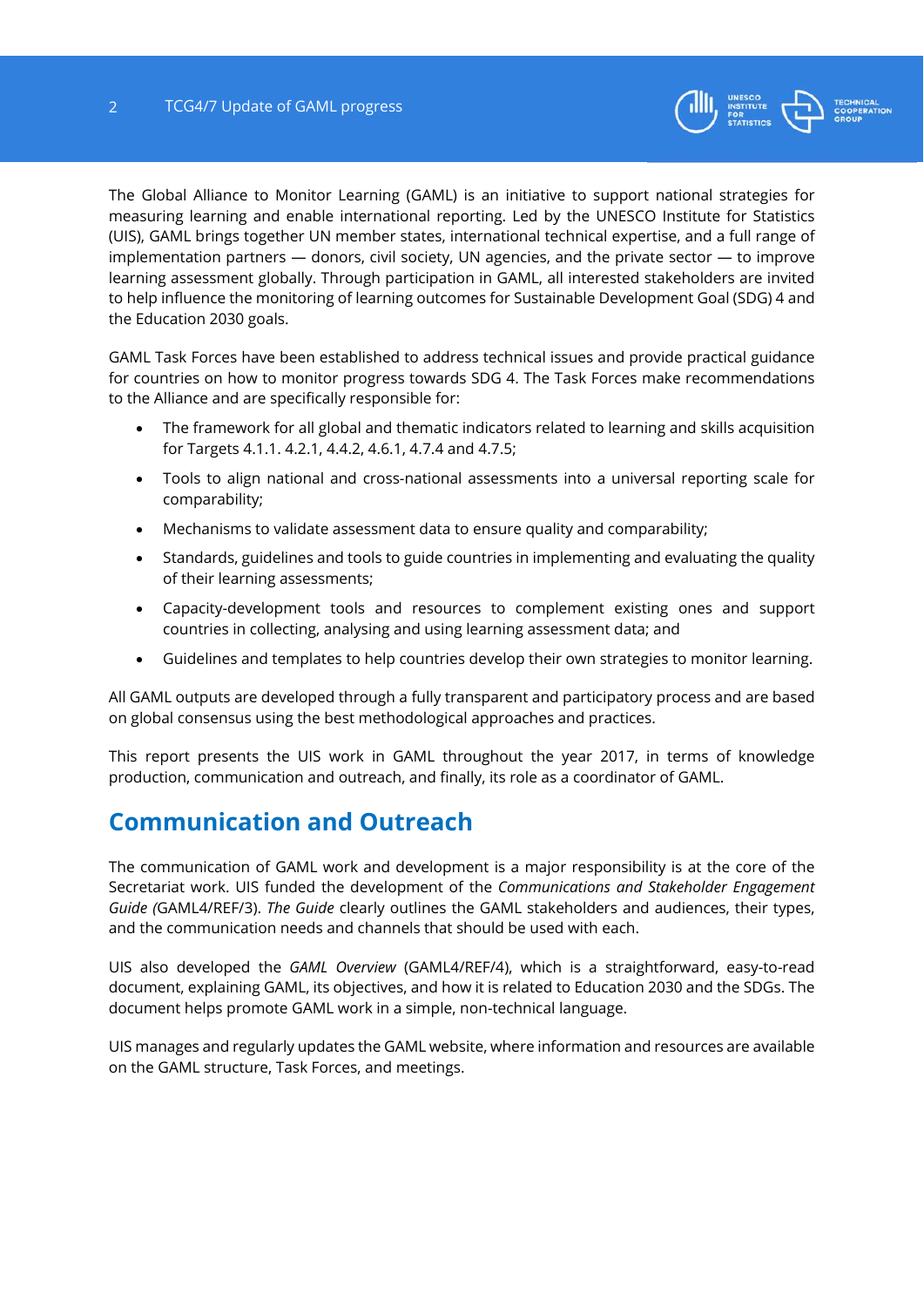

#### $Blogs<sup>1</sup>$ :

- *Countries, Experts and Agencies Meet to Measure Progress Towards Education 2030* is an article discussing the plans of the third GAML Meeting in Mexico City and third Technical Cooperation Group (TCG) Meeting in Montreal, in terms of developing the standards and methodologies needed to measure learning outcomes globally, helping countries to produce and use the information to achieve SDG 4, and building political consensus on the SDG 4 measurement agenda by bringing together Member States, multilateral agencies and civil society groups.
- A Roadmap with Workable Tools to Measure Learning Achievements Worldwide is an article that discussed the outcomes of the third GAML Meeting.
- *The Pressure is On! Powering Ahead with the Technical Cooperation Group for SDG 4 Education 2030 Indicators* is an article discussing indicator development given the tremendous gaps in data, methodology and capacity-building.
- Everything is in Place to Track Global Progress on Education: Except the Data is an article that discussed how the lack of data risks holding back global progress prior to the High-level SDG Action Event on Education and the Third Meeting of the SDG Education 2030 Steering Committee.
- A Pragmatic and Unified Approach to Measure Learning Globally is an article discussing the options to measure learning globally. It covered the outcomes of the meeting convened in Washington D.C. in June with regional and international learning assessments to discuss comparable data.
- *Building a True Picture of Lifelong Learning* is an article on the UIS Reporting Scales to describe and quantify the progression of learning skills in a particular domain of the SDG 4 targets.
- *New Data Reveal a Learning Crisis that Threatens Development Around the World* is an article that discussed the findings of a recently published UIS paper *More Than One-Half of Children and Adolescents Are Not Learning Worldwide*, and how this learning crisis could threaten progress towards the SDGs.
- *News from Hamburg: Big Steps Forward towards Reliable Metrics to Harmonise Learning Assessment Data Globally* is an article that discussed the outcomes of the Expert Meeting on Indicator 4.1.1 in Hamburg. The meeting tackled measurement issues around the coverage and comparability of data for indicator 4.1.1.
- *A Quick Win in Monitoring How Much Children Learn* is an article that discusses a methodology to obtain comparable results for the proportion of students reaching minimum proficiency levels in both primary and secondary education from results of regional and international student achievement tests.
- *There is a global learning crisis. Our young people deserve better skills is an article that is part of* the Annual Meeting of the Global Future Councils in Dubai in November 2017. It discusses education as a pre-requisite for change, and discusses the global learning crisis and UIS' recent findings on children and adolescents not learning.

1

<sup>&</sup>lt;sup>1</sup> See the hyperlinks in the Annex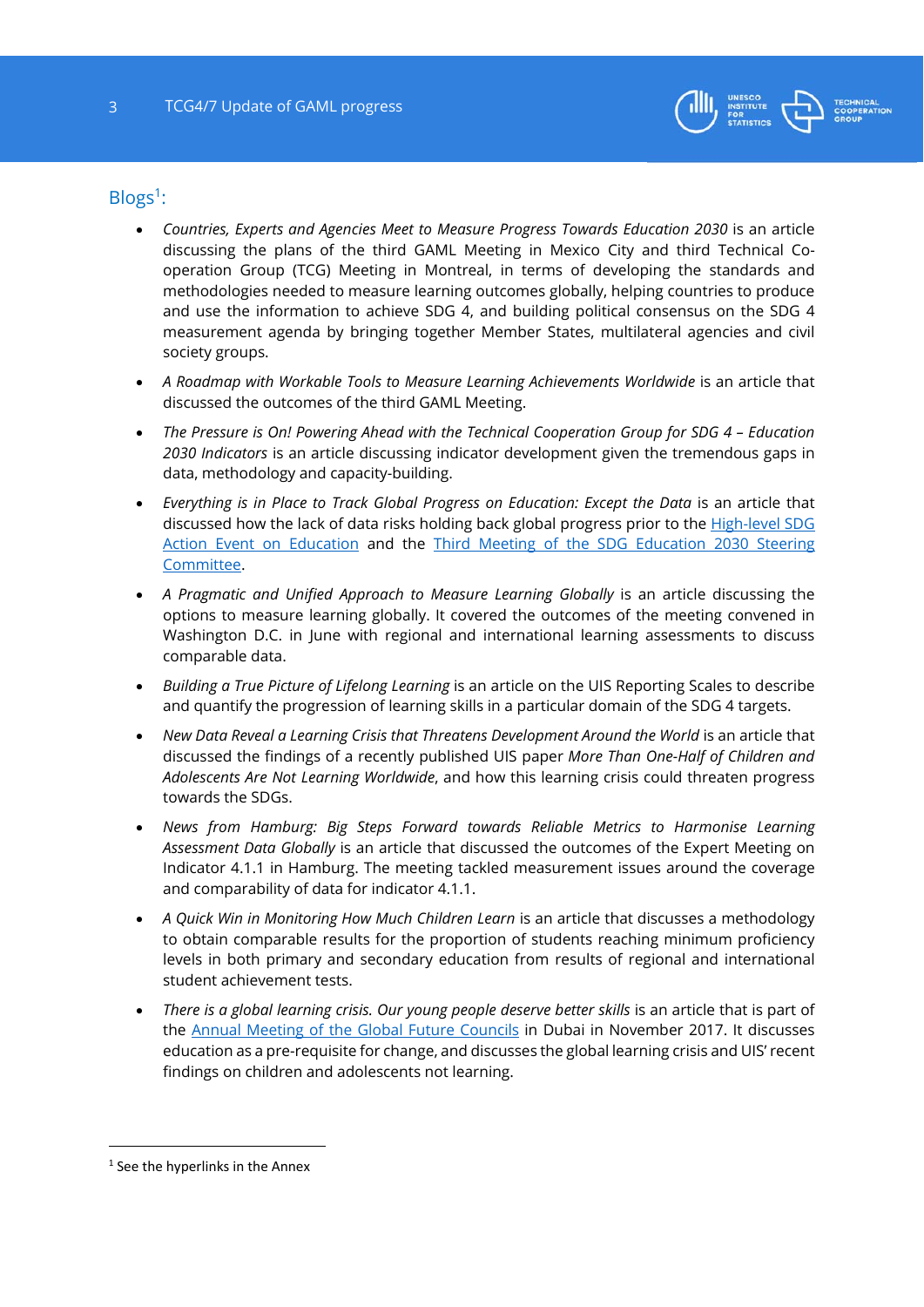

### **Secretariat Coordination Support to GAML**

The UIS hosts the GAML Secretariat, which is responsible for communicating with different stakeholders while providing overall guidance on the methodological work associated with the SDG 4 measurement framework.

The UIS GAML Secretariat provides a coordinating role for the GAML community. GAML Secretariat provides support to chairs and GAML members. This is done by organizing Task Force virtual meetings and circulating relevant background material. It also involves taking meeting meetings during the meetings to clearly outline the agenda of each meeting and keep record of the development of the Task Force discussions. The Secretariat also manages the online collaborative workspace for the Task Forces, UNESTEAMS. UNESTEAMS acts as an online repository for documents, and allows members to discuss and share their comments on those documents.

The GAML Secretariat also co-ordinates the expert meetings for the Task Forces, the two GAML meetings held annually, and the Strategic Planning Committee (SPC) meetings. For these, the Secretariat prepared the invitations, agenda, concept note, background documentation, and meeting summary.

Three expert meetings took place in 2017 for:

- 1. Indicator 4.1.1: held in Hamburg, Germany, in September;
- 2. Indicator 4.2.1: held in Washington, D.C., USA, in October; and
- 3. Indicator 4.6.1: held in Paris, France, in November.

Two GAML meetings took place in 2017:

- 1. GAML 3 meeting: held in Mexico City, Mexico, in May; and
- 2. GAML 4 meeting: held in Madrid, Spain, in November.

Four SPC meetings took place in 2017:

- 1. SPC 1 and 2 meetings held in Mexico City, Mexico in May;
- 2. SPC 3 meeting<sup>2</sup> held in June;
- 3. SPC 4 meeting<sup>3</sup> held in October; and
- 4. SPC 5 and 6 meeting held in Madrid, Spain in November.

-

<sup>2</sup> Virtual

<sup>3</sup> Virtual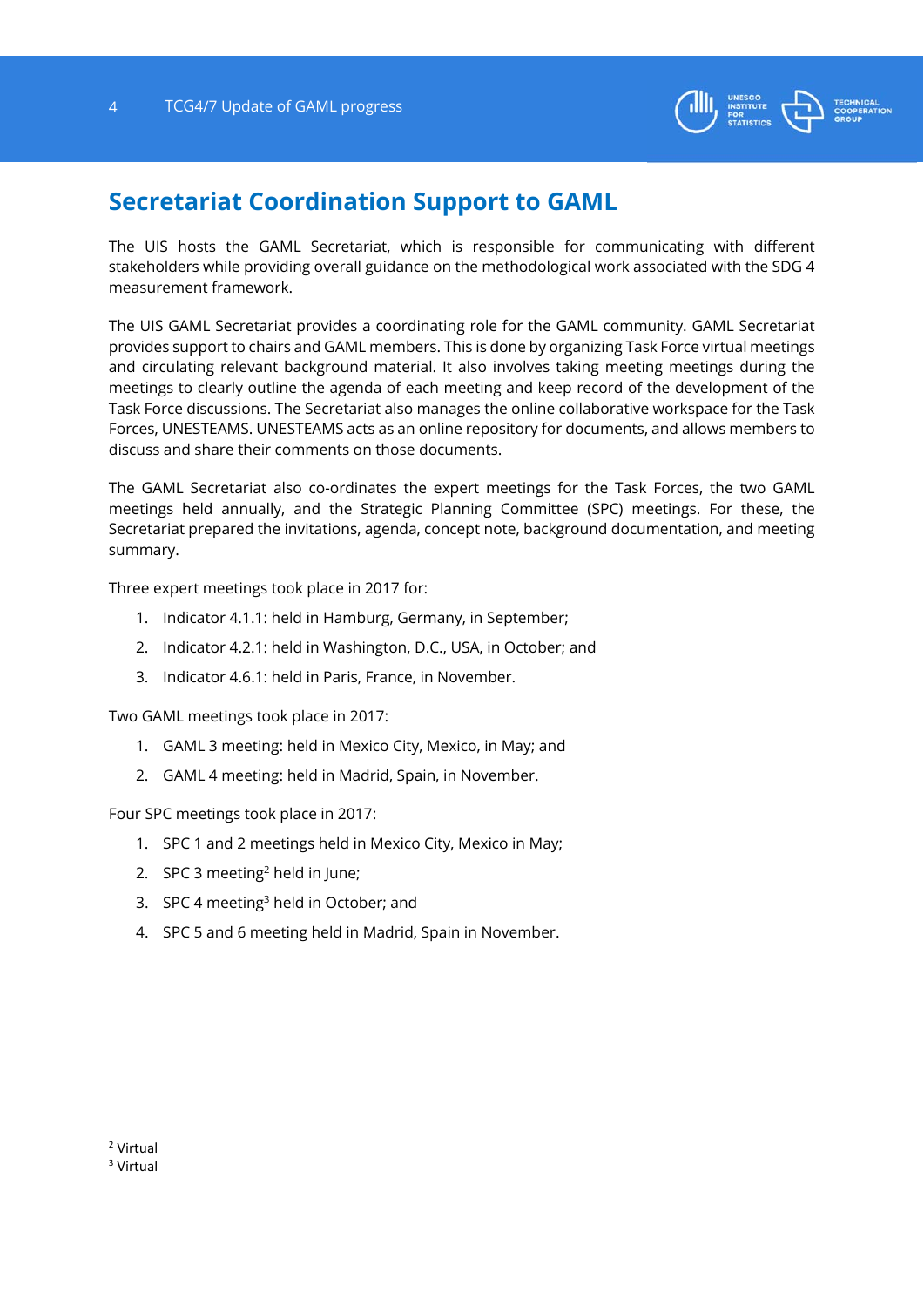

### **Coordination Support to Task Forces**

#### Indicator 4.1.1

The UIS, through GAML, is working on an approach to monitoring learning outcomes for Indicator 4.1.1 of the SDG 4: Quality Education:

*Proportion of children and young people: (a) in grades 2/3; (b) at the end of primary; and (c) at the end of lower secondary achieving at least a minimum proficiency level in (i) reading and (ii) mathematics.* 

Monitoring progress against Indicator 4.1.1 will require reporting of student outcomes at several different stages of learning in a broadly consistent way across education systems, to enable meaningful international dialogue about learning progress and how it may be supported.

Learning and what is measured varies widely across local contexts and agreeing on a common contents and competencies of reference is a first steps. Education systems make independent interpretations and decisions about what learning means, how it is described in curriculum, and how it is assessed and reported.

The indicators is a multi-tier indicator with grades 2 and 3 in Tier III while End of Primary and End of Lower Secondary are in Tier II according to the basic classification so that the goal posts cannot be moved.

Tier 1: Indicator conceptually clear, established methodology and standards available and data regularly produced by countries for at least 50 per cent of countries and of the population in every region where the indicator is relevant.

Tier 2: Indicator conceptually clear, established methodology and standards available but data are not regularly produced by countries

Tier 3: Indicator for which there are no established methodology and standards available or methodology and standards are being developed or tested

Thus, the methodological requirements refer to

- 1. Measurement strategy for Indicator 4.1.1a. Propose a methodological development plan to allow cross national comparability.
- 2. 4.1.1b. Expanding Comparability to express all assessment in same reporting scale and minimum standards of quality.

In this context, the UIS, alone or in some cases, with the Australian Council for Educational Research, produced several documents that outline the strategy for reporting indicator 4.1.1.

#### **Conceptual Framework**

In terms of development of assessment frameworks, UIS developed the following: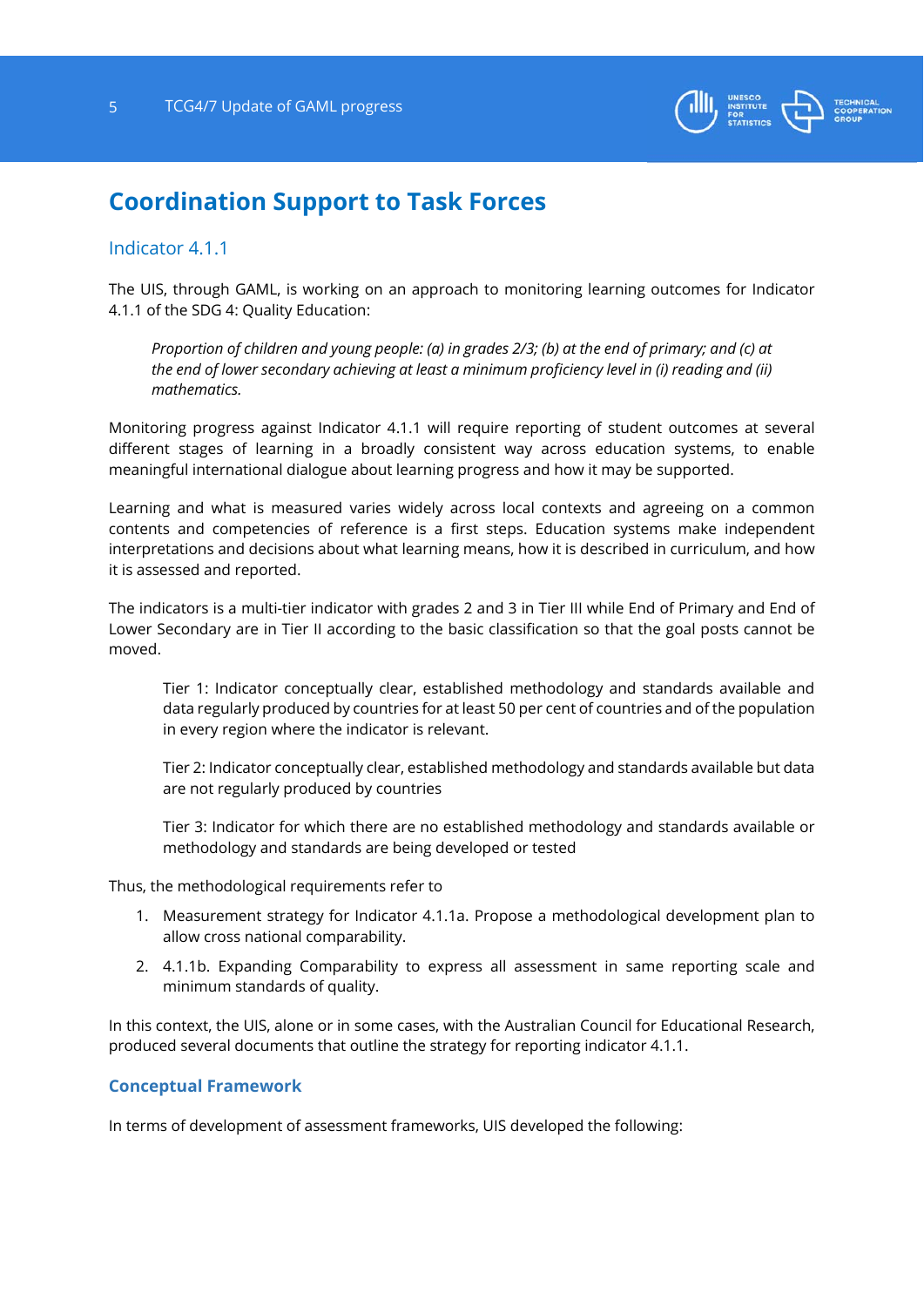

- The *Method for Developing an International Curriculum and Assessment Framework for Mathematics* provides the methodology to create a content and skills framework for mathematics from cognitive theory and various national curricula, and develop a coding scheme to map various national assessment frameworks.
- *Monitoring Progress towards SDG4.1: Initial Analysis of National Assessment Frameworks for Mathematics* is a joint effort between UIS and IBE. Based on mapping mathematical content and competencies in national assessment frameworks, it provides recommendations to Member States to improve the content coverage of their national assessment systems.
- *Exploring the Commonality and Difference of Regional and International Assessments is a paper that* compares different international and regional assessments on literacy and numeracy, provides the criteria to make comparisons across assessments, addresses the comparability of all assessments analyzed, and identifies the commonality across assessments to explore the possibilities of linking assessments to measure the indicator 4.1.1. This outlines the possibilities and limitations of developing a global assessment of the indicator 4.1.1.
- The *Method for Developing an International Curriculum and Assessment Framework for Reading and Writing* is a report that presents the theoretical and methodological reference framework that supports the development of a coding scheme related to reading and writing competencies.
- A Memorandum of Understanding with UNESCO International Bureau of Education (IBE) to create a concrete proposal of a global Content/Competency Framework of Reference on content coverage of national and cross-national assessment frameworks, including a mapping of benchmarks.

#### **Reporting Framework**

- The *UIS Reporting Scales* enable the alignment between assessment programs the measure the same domains. It will enable countries to pursue different options, depending on the assessment program they choose for 4.1.1 reporting.
- *Setting benchmarks on the UIS reporting scales* is a paper that describes each of the points of measurement as well as the minimum proficiency level.
- The *Data Alignment* concept note sets out a suite of options to help education systems to use the UIS RS in 4.1.1 reporting. The process will enable education systems to examine and report on the current level of alignment of assessment programs with the UIS Reporting Scales clearly, efficiently and consistently.
- *Linking to the UIS Reporting Scale through social moderation* presents the steps involved in constructing a "UIS proficiency metric", or UIS-PM, (for each domain and education level in Indicator 4.1.1) and linking national and cross-national assessments to them.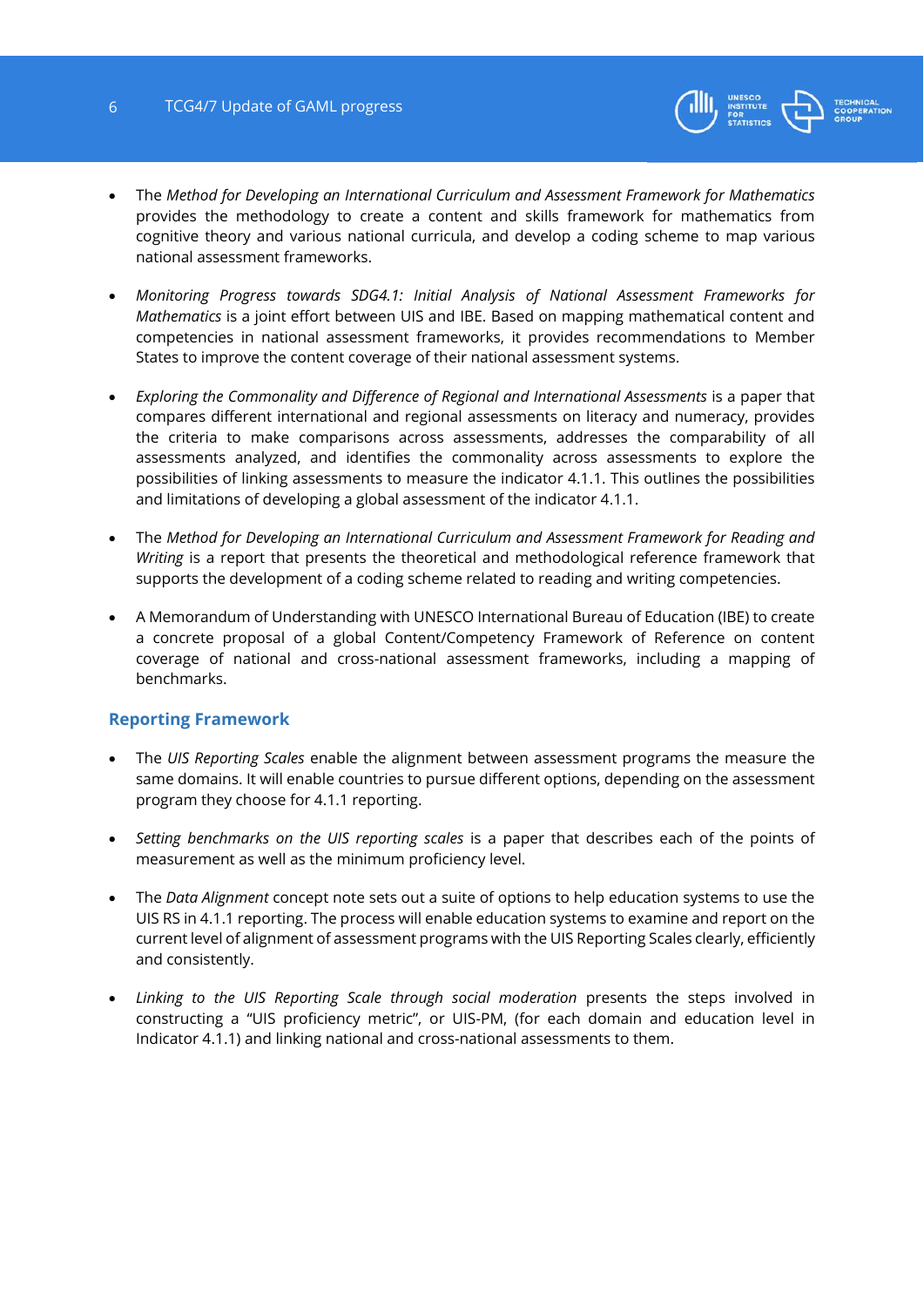

#### **Interim Reporting**

Other work UIS developed includes the following:

- *Measurement Strategy for Indicator 4.1.1* which describes the conceptual, methodological, and reporting frameworks for indicator 4.1.1 and proposes a strategy for expanding data coverage.
- The *Proposal of a Protocol for reporting indicator 4.1.1* was written to guide the discussion on an interim reporting procedure for indicator 4.1.1.
- *The Value of Learning Data: A case for Investing in Cross-national Assessment* is an investment case outlining why and how participation in cross-national assessments ultimately benefits low- and middle-income countries in the pursuit of improving their education systems.

#### **Capacity Development**

- The *Principles of Good Practice in Learning Assessment* is a statement of principles, designed to be advisory for developing and implementing assessment programs. They are applicable in various large-scale assessment contexts and settings.
- The *Quick Start Guide for Implementing a National Learning Assessment* is an easy-to-read manual to support countries to implement a strong national learning assessment. It discusses the decisions that need to be made before launching the assessment, measuring learning, the selection of schools and students, administering the assessment, creating a database, communicating results, and finally, the required personnel and facilities.

#### **Other Methodological Development**

- The *Proposal to upgrade the global indicator 4.1.1.i) to Tier II by the IAEG-SDGs* provides the existing clear methodologies for the indicator, which provides evidence that the indicator should be at a higher level than Tier III.
- The *General Background Questionnaire for Indicator 4.1.1* aims at obtaining information about the respondents' personal background, and the social, economic and cultural status though questions on educational level, possessions, employment, occupation, and income. The idea is to correlate these personal characteristics with reading and mathematics competencies.
- A Review of the use of cross-national assessments data in educational practice and policy is a study that attempts to understand the value of cross-national assessments in educational policy and practice for countries around the world. The study displays the costs and benefits for low and middle-income countries with regards to investing in cross-national assessments.

#### **Post Estimate Anchoring and Children not Learning Reporting**

As for UIS methodological developments in measuring learning, the following was developed:

• Mind the Gap: Proposal for a Standardised Measure for SDG 4 - Education 2030 Agenda is a study that proposes a comprehensive methodology to provide globally comparable data for the proportion of students reaching the minimum proficiency level in reading and mathematics.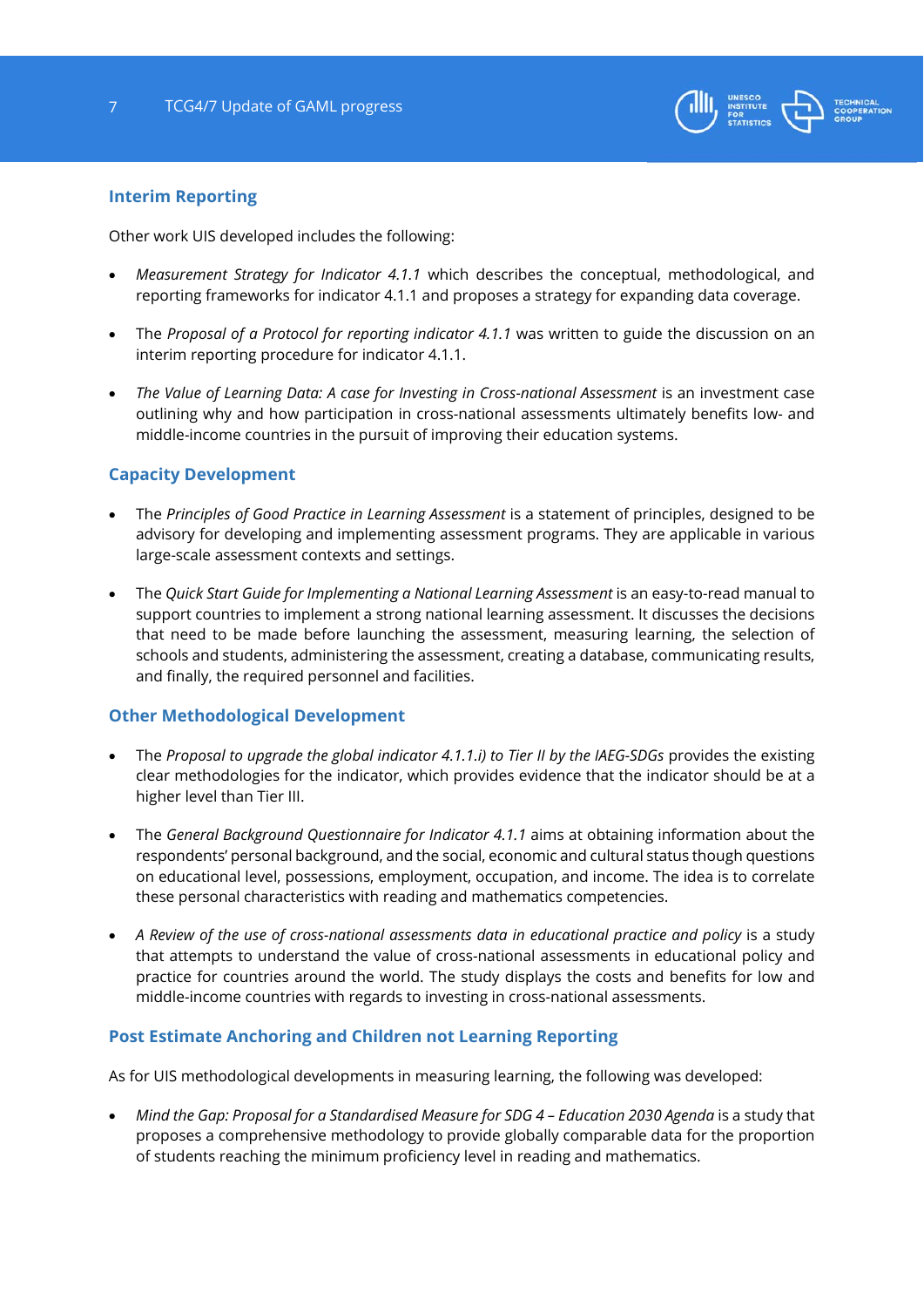

- The *Methodology for a Global Composite Indicator for Education: Counting the Number of Children Not Learning* provides the methodology used to calculate the new indicator 'Children Not Learning" in order to bring together the quality and quantity dimensions of the education process.
- *More Than One-Half of Children and Adolescents Are Not Learning Worldwide* is a paper that presents the first estimates for a key target of Sustainable Development Goal 4, which requires primary and secondary education that lead to relevant and effective learning outcomes . Bydeveloping a new methodology and database, the UIS has produced a global snapshot of th e learning situation facing children and adolescents who are in school and out. The data show t he critical need to improve the quality of education while expanding access to ensure that no one is left behind. The paper also discusses the importance of benchmarking and the concept of minimum proficiency levels.

#### **Data Collection and Publishing**

The UIS Learning Outcomes Database encompasses data on indicator 4.1.1: *The Proportion of children and young people (a) in Grade 2 or 3; (b) at the end of primary education; and (c) at the end of lower secondary education achieving at least a minimum proficiency level in (i) reading and (ii) mathematics, by sex.* The database comprises two sections: the anchored and the unanchored databases. The main difference between both databases is comparability.

The anchored database employs the anchoring methodology discussed in the study *Mind the Gap: Proposal for a Standardised Measure for SDG 4 – Education 2030 Agenda*, which makes use of the fact that some countries took part in different assessments simultaneously; hence, the possibility to link the assessments by the results of those countries. This allows for comparability in tracking indicator 4.1.1. Both basic and minimum proficiency levels are presented for each skill in this database.

On the other hand, the unanchored database reports minimum proficiency levels according to each assessment's definition. Therefore, the data presented are not comparable.

The data are collected from six cross-national and regional assessments. The international assessments covered in the database include the Programme for International Student Assessment (PISA), the Trends in International Mathematics and Science Study (TIMSS), and the Progress in International Reading Literacy Study (PIRLS). As for regional assessments, the Database includes data from the Latin American Laboratory for Assessment of the Quality of Education (LLECE), the Programme d'Analyse des Systèmes Educatifs de la CONFEMEN (PASEC), and the Southern and Eastern Africa Consortium for Monitoring Educational Quality (SACMEQ). The data provided are disaggregated by sex, school location, student language, socio-economic status, and immigration status, and the database includes parity indices for these disaggregations.

#### **Understanding the Funding of Learning Assessments**

The UIS has also launched the 2017 Survey of Cross National Assessments, which is a joint endeavor with the Global Partnership for Education (GPE) and aims to collect data on the financial and technical assistance of cross-national assessments. The information collected from this survey will help facilitate the dialogue among institutions, assessment agencies, and countries, for example, by matching institutions willing to provide support countries that need extra support.

This survey is composed of three questionnaires: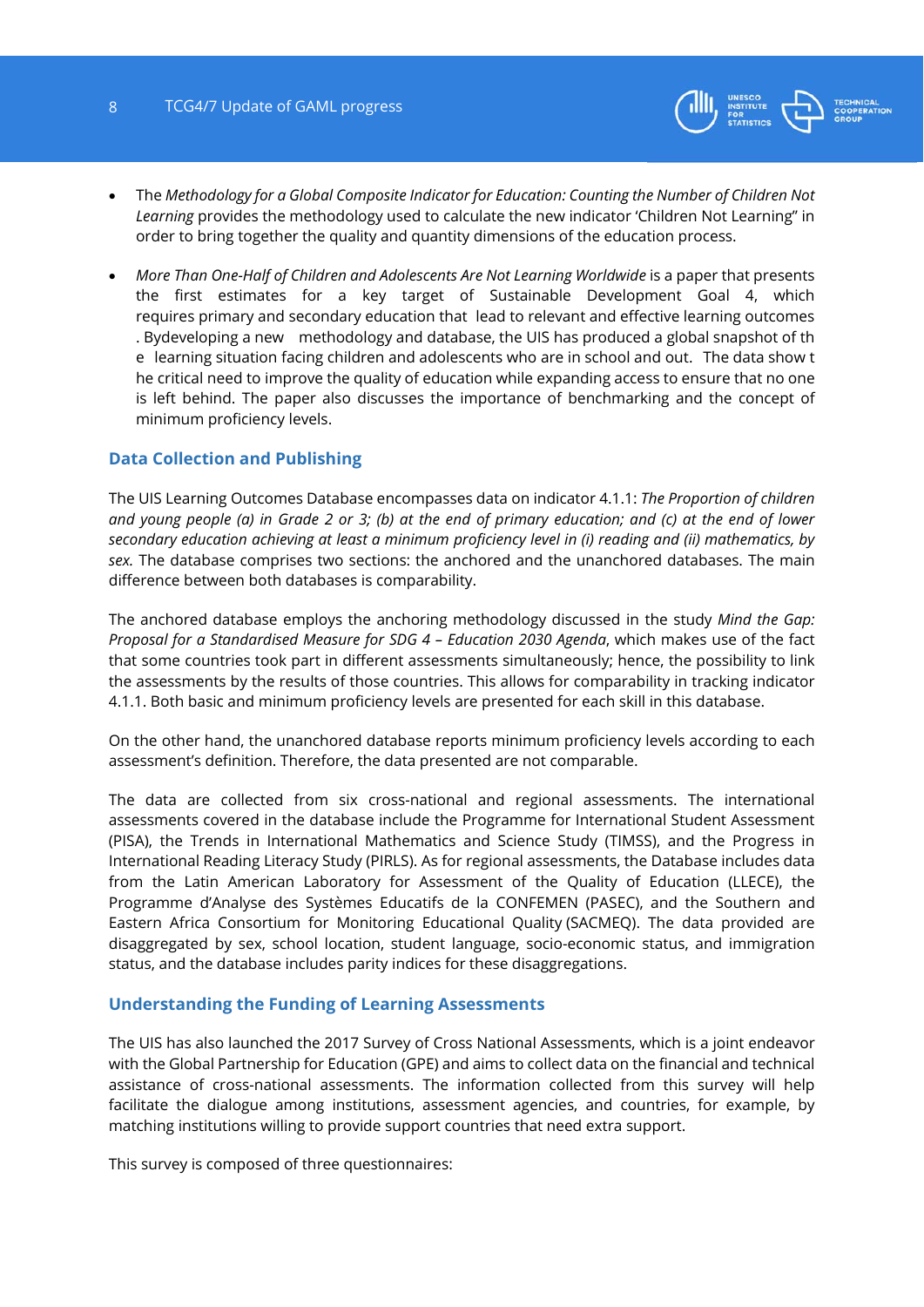#### 9 TCG4/7 Update of GAML progress



- *The UIS Questionnaire on Country Participation in Cross-National Assessments,*
- *The UIS Questionnaire on Institutions Supporting Country Participation in Cross-National Assessments, and*
- *The UIS Questionnaire on Cross-National Assessment agencies*

The *UIS Questionnaire on Country Participation in Cross-National Assessments* starts with a general section about the plans to participate in a cross-national assessment. Then, the questionnaire is divided by cross-national assessment, where for each assessment, the country is asked to indicate:

- The participating grades and dates
- Characteristics of the sample and target population
- Whether there is an institution responsible for implementing the assessment,
- The cost of participating in the assessment and the the sources of funding,
- Whether financing is secured for the assessment,
- Whether the country is considering non-governmental financial assistance for the assessment,
- The aspects of the assessment the country is planning to fund with non-governmental assistance,
- The non-governmental institutions approached for funding,
- Whether the country needs technical assistance, and the areas.

The *UIS Questionnaire on Cross-National Assessment agencies* asks agencies implementing crossnational assessments to indicate:

- The planned years and estimated number of participating countries for the next rounds of the assessment,
- Whether there are plans to expand the assessment to other grades, age groups, or domains, in the next ten years, and the types of expansion,
- The needs and challenges that are faced in implementing the expansion plans of the agency,
- How the international community can help in implementing the expansion plans,
- Whether the agency provides technical assistance to countries participating in cross-national assessments,
- The kind of technical assistance that is provided to countries,
- Whether the agency provides financial assistance to countries participating in cross-national assessments,
- The kind of financial assistance that is provided to countries,
- The criteria that the countries have to meet in order to be eligible for assistance,
- How the countries know about the agency's willingness to provide assistance, and finally,
- The minimum, average, and maximum assistance that is provided to countries.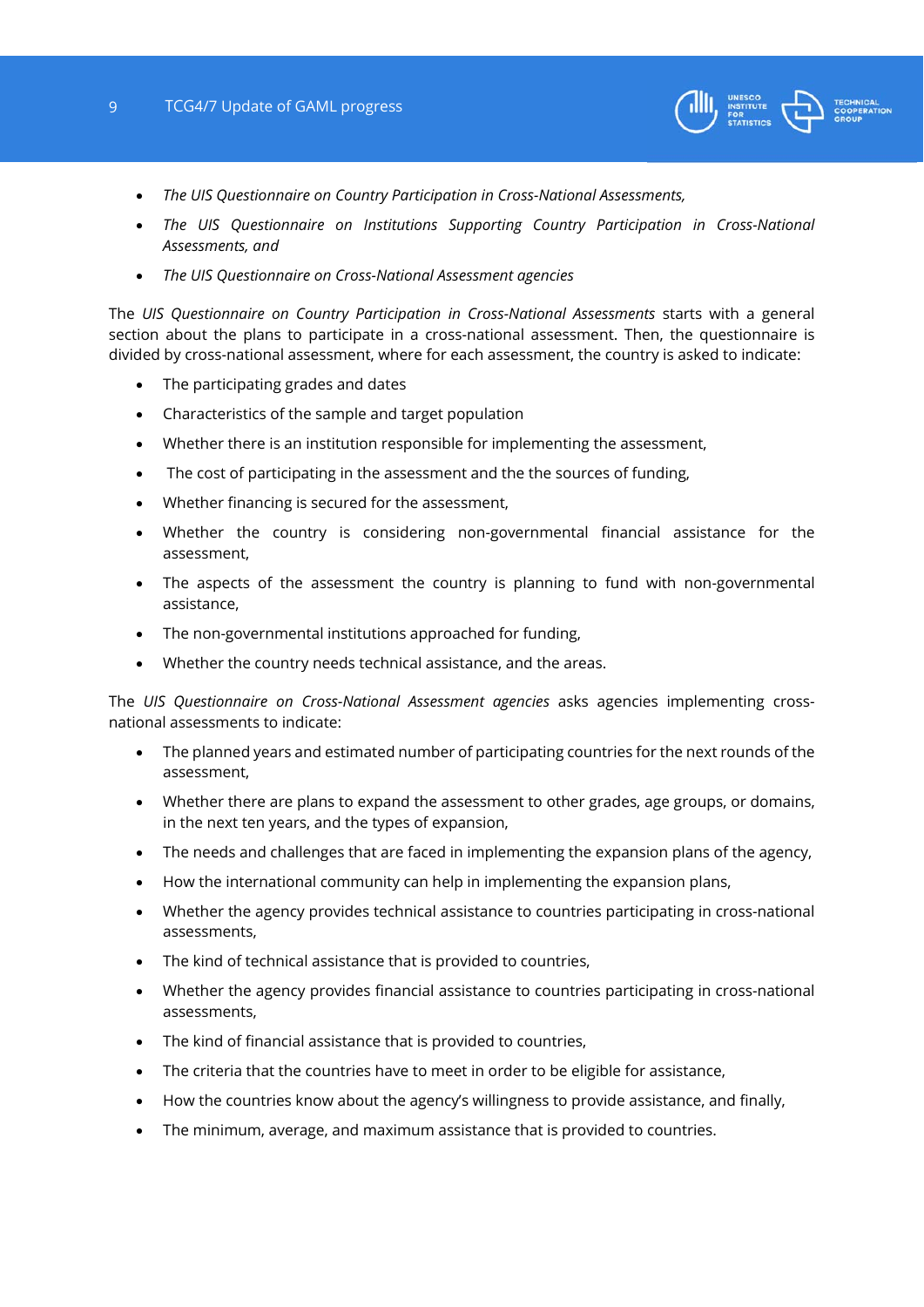

The *UIS Questionnaire on Institutions Supporting Country Participation in Cross-National Assessments*  inquires about previous assistance and future assistance. It askes the institution to indicate:

- Whether it has or plans to provide technical or financial assistance to countries,
- The mechanisms that are offered to provide assistance,
- The criteria that the countries have to meet in order to be eligible for assistance,
- How the countries know about the institution's willingness to provide assistance,
- The minimum, average, and maximum assistance that is provided,
- The kind of financial assistance that is provided to countries, and finally,
- The kind of technical assistance that is provided to countries,

#### **Data Collection: the Catalogue of learning assessments 2.0 (CLA 2.0)**

The *UIS Catalogue of Learning Assessments 2.0* provides data and information to map national, regional, and international learning assessments, report on progress towards the SDG 4 targets related to learning, help countries evaluate and improve the quality and robustness of their assessment/examination systems, and help countries and donors identify capacity building needs.

The Catalogue of Learning Assessments is the UNESCO Institute for Statistics' (UIS) initiative to compile standardised information on various aspects of learning (or skill) assessments in countries across the world. The UIS implemented the first version of CLA in 2014 and 2015. Since September 2016, the UIS has worked with its partners to develop an enhanced version of the Catalogue (CLA 2.0). The information collected through the CLA 2.0 can not only support the monitoring of the UN Sustainable Development Goal 4 on education, but also help countries evaluate and improve the quality and robustness of their assessment/examination systems. The UIS CLA project aims to provide data and information to: a) map national, regional and international learning assessments; b) help countries evaluate and improve the quality and robustness of their assessment/examination systems; and c) help countries and donors identify capacity-development needs. The CLA 2.0 consists of three modules. Module 1 is a mapping instrument that collects information about the characteristics of learning (or skills) assessments in countries. Module 2 is an instrument to collect national data on learning (or skills) outcomes as well as national definitions of proficiency levels and a minimum proficiency level. Module 3 is an instrument that evaluates the robustness of assessment/examination systems and identifies capacity‐building needs.

Currently, three Excel questionnaires have been built: one questionnaire for Module 1 and two questionnaires for Module 2 (one asking information about school-based assessments and the other about household-based assessments). The data collection instruments are currently being translated to French and their final version will be made available in English, French and Spanish. Additionally, a pilot survey is on going in nine countries, which are part of the UIS CapEd project (Democratic Republic of the Congo, Madagascar, Mali, Mozambique, Senegal, Afghanistan, Cambodia, Myanmar and Nepal), in order to assess the data collection instruments and make the adjustments/corrections to them, if needed. In parallel, the UIS is developing the questionnaires also in an on-line platform, with the support of an external company, to reduce the burden of data respondents and improve, at the same time, the efficiency of the data collection process. The on-line questionnaire for Module 1 has been finalized and the development of the on-line questionnaires for Module 2 has started and will be implemented in early 2018. For the global survey, the UIS has defined a data collection strategy that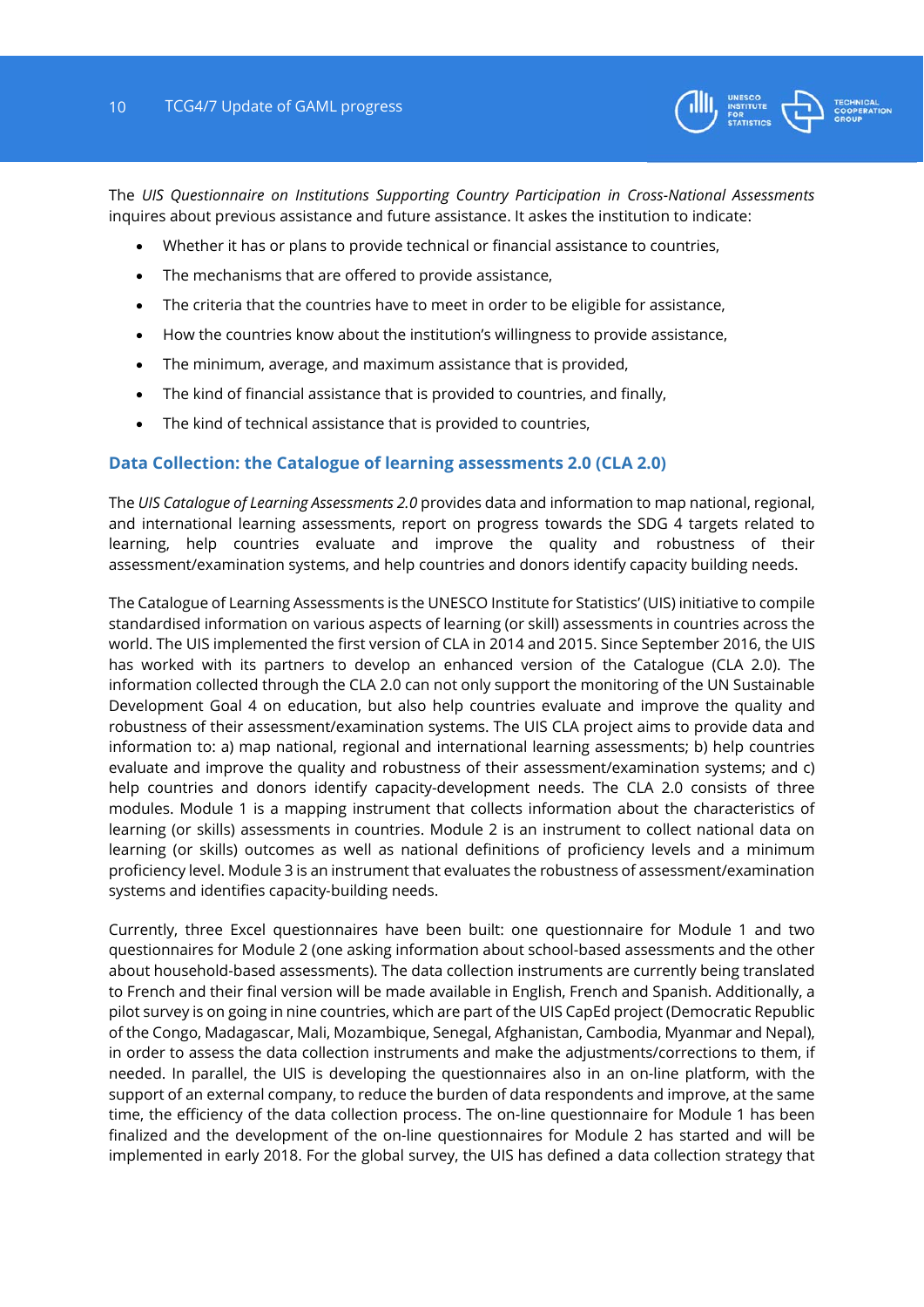

implies collecting data through: a) regional or specialized agencies, for which memorandums of understanding are going to be signed, b) directly from countries, and c) consultants.

#### Indicator 4.2.1

The UIS, through GAML, is working on an approach to monitoring learning outcomes for Indicator 4.2.1:

*Proportion of children under 5 years of age who are developmentally on track in health, learning and psychosocial well-being, by sex.* 

The definition of "developmentally on track" has not yet been globally agreed, and there are no measures that are equally feasible for use in high- and low- income countries.

Despite UNICEF being the custodian agency for indicator 4.2.1, UIS is nevertheless working on developing an interim measurement strategy for the indicator 4.2.1. For this purpose, UIS has commissioned two discussion papers:

- *Measurement Options for Development of Sustainable Development Goal Indicator 4.2.1* is a memo presenting the options for a global measurement strategy.
- *Key Questions on the Domains of Measurement for SDG 4.2.1* is a paper laying out the discussion questions to develop a common definition of "developmentally on track" and to propose measurement options for the overarching domains of health, learning and psychosocial wellbeing.

The development of the interim strategy for indicator 4.2.1 also relies on the methodological work presented in:

- The *UIS Reporting Scales;*
- The *Data Alignment* concept note; and
- The *Proposal of a Protocol for reporting indicator 4.1.1.*
- The *Principles of Good Practice in Learning Assessment;*

Other work that is being developed is undertaken by UNICEF, which has outlined a programme of methodological work towards the development of a new measure of early childhood development, building on the existing Early Childhood Development Index (ECDI). UNICEF plans to formally establish a global inter-agency advisory and coordination body (IAEG-ECD) whose overarching purpose will be to oversee the revision, testing and validation of the new ECD measure for use by all countries (including high-income countries) to collect internationally comparable, nationally representative and statistically sound data to monitor and track progress towards achieving target 4.2. GAML Task Force 4.2 will act as an advisory board to the IAEG-ECD.

#### Indicators 4.4.1 and 4.4.2

The UIS, through GAML, is working on an approach to monitoring learning outcomes for Indicators 4.4.1 and  $4.4.2$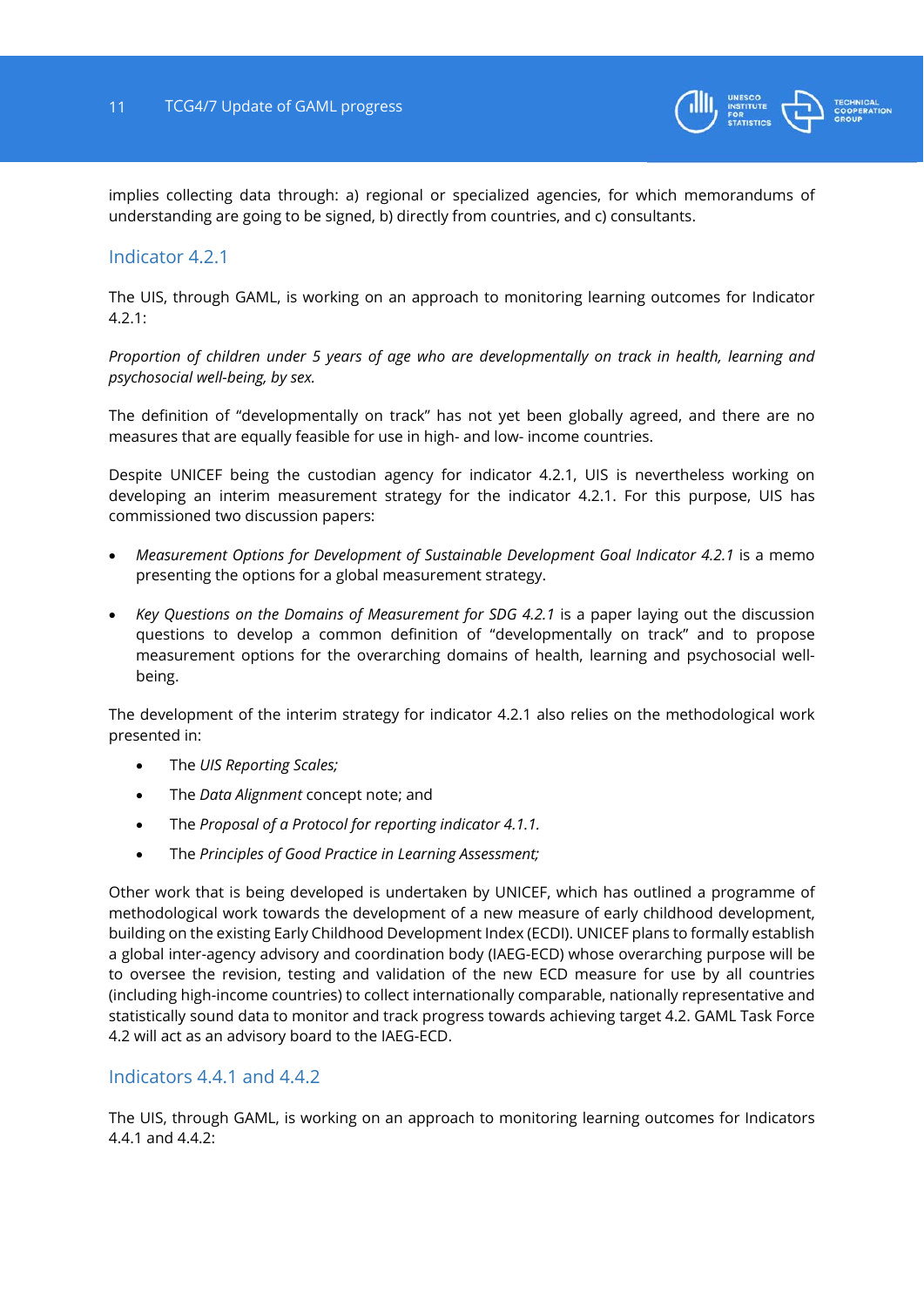

*Proportion of youth and adults with information and communications technology (ICT) skills, by type of skill.* 

*Percentage of youth/adults who have achieved at least a minimum level of proficiency in digital literacy skills.* 

There is currently no globally agreed definition of "digital literacy skills". Therefore, UIS is commissioning a *Global Competency Framework of Reference on digital literacy skills* to be done by the Centre for Information Technology in Education (CITE) that can serve as the foundation for thematic indicator 4.4.2. This paper is expected is to be ready in 2018.

Developing a global framework of reference on digital literacy skills for indicator 4.4.2 – Terms of Reference

The Task Force chair has also completed the *measurement strategy* for the indicators, which outlines the existing limitations, the Task Force activities, and the GAML outputs expected in the years 2017 – 2020.

#### Indicator 4.6.1

The UIS, through GAML, is working on an approach to monitoring learning outcomes for Indicator 4.6.1:

#### *Proportion of the population in a given age group achieving at least a fixed level of proficiency in functional (a) literacy and (b) numeracy skills, by sex.*

A concrete definition of "fixed proficiency levels" as well as "functional literacy and numeracy" should be agreed upon. In this respect, UIS commissioned a paper, entitled *Functional literacy and numeracy: Definitions and options for measurement for the Sustainable Development Goal 4.6.* The paper recommends literacy and numeracy definitions as well as proposes a strategy for monitoring progress, one that offers countries a range of options. It also includes an annotated summary of direct and indirect national and international assessments which describes each literacy assessment based on four criteria:

- Definition invokes continuum
- Assessment covers full range of skills
- Statistical methods confirm psychometric stability
- Statistical methods support comparison

The *Literacy Assessment and Monitoring Programme (LAMP): Implementation in Diverse Settings* has been published by UIS. LAMP tests in three domains: reading of continuous texts (prose), reading of noncontinuous texts (document) and numeracy skills. LAMP also explores factors associated with lower performance in order to gain useful information for literacy interventions. Finally, LAMP also gathered data on each respondent's socio-economic background and use of written materials in various dailylife contexts, thus providing key analytical elements to characterise the population.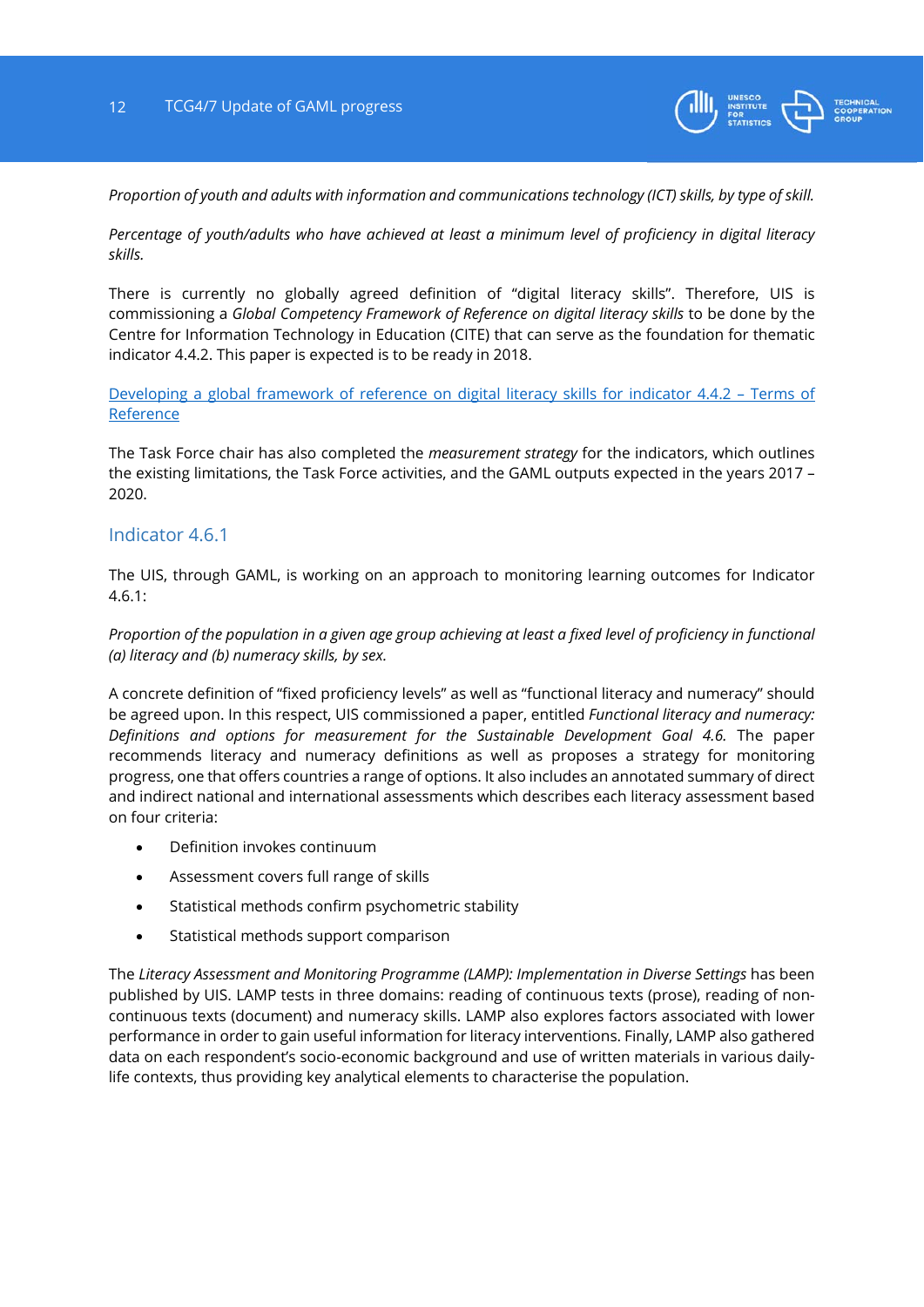

#### Indicators 4.7.4 and 4.7.5

The UIS, through GAML, is working on an approach to monitoring learning outcomes for Indicators 4.7.4 and 4.7.5:

*Percentage of students by age group (or education level) showing adequate understanding of issues relating to global citizenship and sustainability.* 

*Percentage of 15-year-old students showing proficiency in knowledge of environmental science and geoscience.* 

Currently, there is no agreed definition on terms as "adequate understanding" and "proficiency", neither are there clear coding for issues relating to global citizenship and education for sustainable development.

#### Summaries of Progress by TF

| <b>Task</b><br><b>Forces</b> | <b>Measurement Strategy</b>             |                                               | <b>Progress Report</b>                  |                                               |
|------------------------------|-----------------------------------------|-----------------------------------------------|-----------------------------------------|-----------------------------------------------|
|                              | <b>Reported by</b><br><b>Task Force</b> | <b>Reported by GAML</b><br><b>Secretariat</b> | <b>Reported by</b><br><b>Task Force</b> | <b>Reported by GAML</b><br><b>Secretariat</b> |
| 4.1.1                        |                                         |                                               |                                         |                                               |
| 4.2.1                        |                                         |                                               |                                         |                                               |
| 4.4.1/4.4.2                  |                                         |                                               |                                         |                                               |
| 4.6.1                        |                                         |                                               |                                         |                                               |
| 4.7.4./4.7.5                 |                                         |                                               |                                         |                                               |
| A                            |                                         |                                               |                                         |                                               |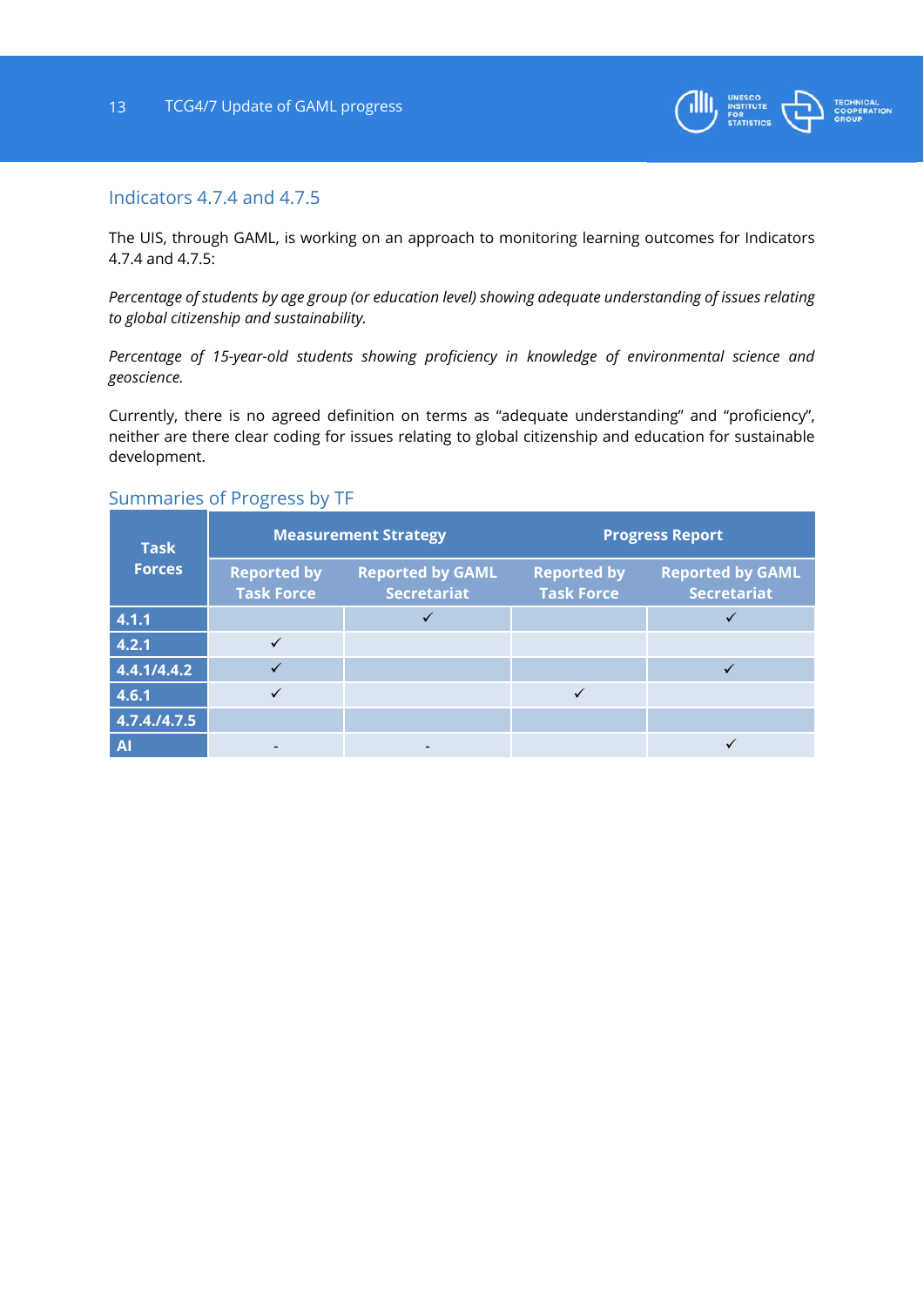

## **Annex**

| <b>Theme</b>                                  | <b>Activities</b>                                                                          | <b>Outputs</b>                                                                                                                        |  |  |  |
|-----------------------------------------------|--------------------------------------------------------------------------------------------|---------------------------------------------------------------------------------------------------------------------------------------|--|--|--|
| <b>Coordination of GAML</b>                   |                                                                                            |                                                                                                                                       |  |  |  |
| Support to<br>chairs and<br>GAML<br>community | Organizing Task Force virtual<br>meetings                                                  | Invitations and preparation of background<br>documents (if applicable) for 14 virtual Task Force<br>meetings                          |  |  |  |
|                                               | Taking meeting minutes for Task<br>Force virtual meetings                                  | 11 meeting summaries prepared for 4 Task Forces                                                                                       |  |  |  |
|                                               | Setting up and maintaining<br><b>UNESTEAMS - UNESCO's online</b><br>collaborative platform | UNESTEAMS acts as an online repository for<br>documents, and allows members to discuss and<br>share their comments on those documents |  |  |  |
|                                               |                                                                                            | Invitations                                                                                                                           |  |  |  |
|                                               |                                                                                            | Agenda                                                                                                                                |  |  |  |
|                                               |                                                                                            | <b>Concept Note</b>                                                                                                                   |  |  |  |
|                                               |                                                                                            | <b>Meeting Summary</b>                                                                                                                |  |  |  |
|                                               | Organizing Task Force 4.1.1 Expert<br>Meeting in Hamburg, Germany -                        | Supporting documentation for the meeting:                                                                                             |  |  |  |
|                                               |                                                                                            | <b>Investment Case for Expanding coverage and</b><br>comparability for Global Indicator 4.1.1                                         |  |  |  |
|                                               |                                                                                            | <b>Setting Benchmarks on the UIS Reporting Scales</b><br>Data Alignment for SDG 4 reporting                                           |  |  |  |
|                                               | 21, 22 September 2017                                                                      | <b>Equating Existing Assessments and Validating the UIS</b>                                                                           |  |  |  |
|                                               |                                                                                            | <b>Reporting Scales</b>                                                                                                               |  |  |  |
|                                               |                                                                                            | SDG Data Reporting Proposal of a Protocol for<br>reporting Indicator 4.1.1                                                            |  |  |  |
| Coordination                                  |                                                                                            | Comments on "Monitoring the SDGs: an IEA<br>perspective"                                                                              |  |  |  |
| of GAML                                       |                                                                                            | <b>UIS Reporting Scales</b>                                                                                                           |  |  |  |
| expert                                        |                                                                                            | Invitations                                                                                                                           |  |  |  |
| meetings                                      | Organizing Task Force 4.2.1 Expert<br>Meeting in Washington, D.C, USA -<br>27 October 2017 | <b>Concept Note and Agenda</b>                                                                                                        |  |  |  |
|                                               |                                                                                            | <b>Meeting Summary</b>                                                                                                                |  |  |  |
|                                               |                                                                                            | Supporting documentation for the meeting:                                                                                             |  |  |  |
|                                               |                                                                                            | Principles of Good Practice in Learning Assessment                                                                                    |  |  |  |
|                                               |                                                                                            | Data Alignment for SDG 4 reporting                                                                                                    |  |  |  |
|                                               | Organizing Task Force 4.6.1 Expert<br>Meeting in Paris, France - 7, 8<br>November 2017     | Invitations                                                                                                                           |  |  |  |
|                                               |                                                                                            | <b>Concept Note and Agenda</b>                                                                                                        |  |  |  |
|                                               |                                                                                            | <b>Meeting Summary</b>                                                                                                                |  |  |  |
|                                               |                                                                                            | Supporting documentation for the meeting:                                                                                             |  |  |  |
|                                               |                                                                                            | Assessment of adult numeracy skills                                                                                                   |  |  |  |
|                                               |                                                                                            | Metadata on national literacy data or literacy<br>assessments, 2004-2017                                                              |  |  |  |
|                                               |                                                                                            |                                                                                                                                       |  |  |  |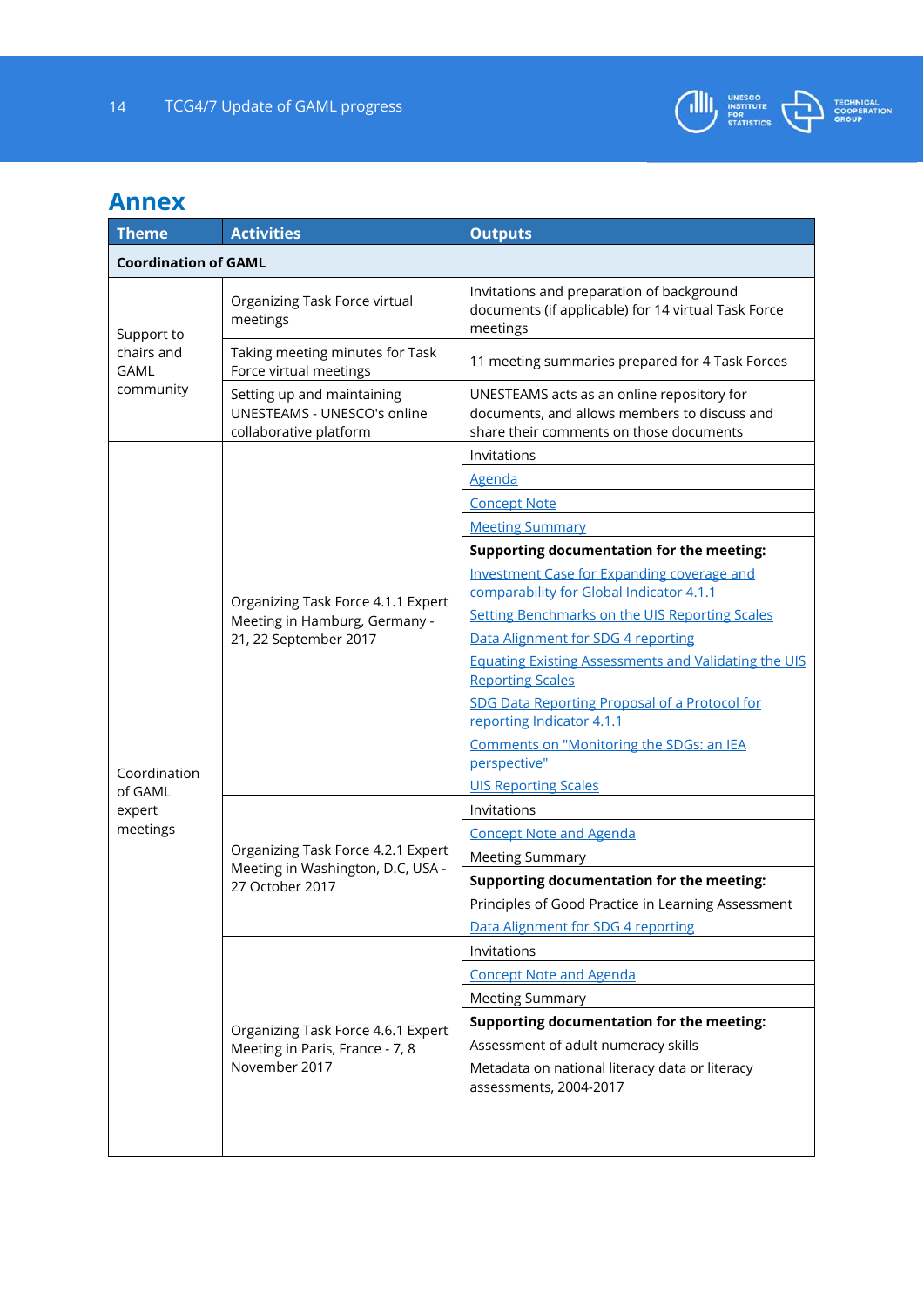### 15 TCG4/7 Update of GAML progress



| <b>Theme</b>                      | <b>Activities</b>                                                            | <b>Outputs</b>                                                                                                             |  |  |
|-----------------------------------|------------------------------------------------------------------------------|----------------------------------------------------------------------------------------------------------------------------|--|--|
|                                   |                                                                              | Invitations                                                                                                                |  |  |
|                                   |                                                                              | <b>Agenda</b>                                                                                                              |  |  |
|                                   | Organizing GAML 3 Meeting in<br>Mexico City, Mexico - 11, 12 May             | <b>Concept Note</b>                                                                                                        |  |  |
|                                   |                                                                              | <b>Third Meeting Summary</b>                                                                                               |  |  |
|                                   | 2017                                                                         | Supporting documentation for the meeting:                                                                                  |  |  |
|                                   |                                                                              | <b>GAML Governance and Organization</b>                                                                                    |  |  |
|                                   |                                                                              | <b>GAML Result Framework</b>                                                                                               |  |  |
| Coordination                      |                                                                              | Invitations                                                                                                                |  |  |
| of GAML 3 and<br>GAML 4           |                                                                              | Agenda                                                                                                                     |  |  |
| meetings                          |                                                                              | <b>Concept Note</b>                                                                                                        |  |  |
|                                   | Organizing GAML 4 Meeting in                                                 | Fourth Meeting Summary (forthcoming)                                                                                       |  |  |
|                                   |                                                                              | Supporting documentation for the meeting:                                                                                  |  |  |
|                                   | Madrid, Spain - 28, 29 November<br>2017                                      | SDG 4 Reporting: Data Alignment                                                                                            |  |  |
|                                   |                                                                              | SDG 4 Reporting: The UIS Global Framework for<br>Reference and the definition of the Minimum<br>Proficiency Level          |  |  |
|                                   |                                                                              | SDG 4 Reporting: Linking to the UIS Reporting Scale<br>through social moderation                                           |  |  |
| <b>Communication and Outreach</b> |                                                                              |                                                                                                                            |  |  |
|                                   | Update and maintain the GAML<br>website                                      | http://uis.openplus.ca/gaml/index.html                                                                                     |  |  |
|                                   | Arranging with a consultant to<br>outline the GAML Communication<br>Strategy | <b>GAML Communications and Stakeholder</b><br><b>Engagement Guide</b>                                                      |  |  |
|                                   | <b>GAML Overview</b>                                                         | Global Alliance to Monitor Learning (GAML): An<br>Overview                                                                 |  |  |
|                                   |                                                                              | <b>Countries, Experts and Agencies Meet to Measure</b><br><b>Progress Towards Education 2030</b>                           |  |  |
|                                   |                                                                              | A Roadmap with Workable Tools to Measure<br><b>Learning Achievements Worldwide</b>                                         |  |  |
|                                   |                                                                              | The Pressure is On! Powering Ahead with the<br><b>Technical Cooperation Group for SDG 4 - Education</b><br>2030 Indicators |  |  |
|                                   | <b>Blogs</b>                                                                 | Everything is in Place to Track Global Progress on<br><b>Education: Except the Data</b>                                    |  |  |
|                                   |                                                                              | A Pragmatic and Unified Approach to Measure<br><b>Learning Globally</b>                                                    |  |  |
|                                   |                                                                              | <b>Building a True Picture of Lifelong Learning</b>                                                                        |  |  |
|                                   |                                                                              | New Data Reveal a Learning Crisis that Threatens<br>Development Around the World                                           |  |  |
|                                   |                                                                              | News from Hamburg: Big Steps Forward towards<br><b>Reliable Metrics to Harmonise Learning Assessment</b><br>Data Globally  |  |  |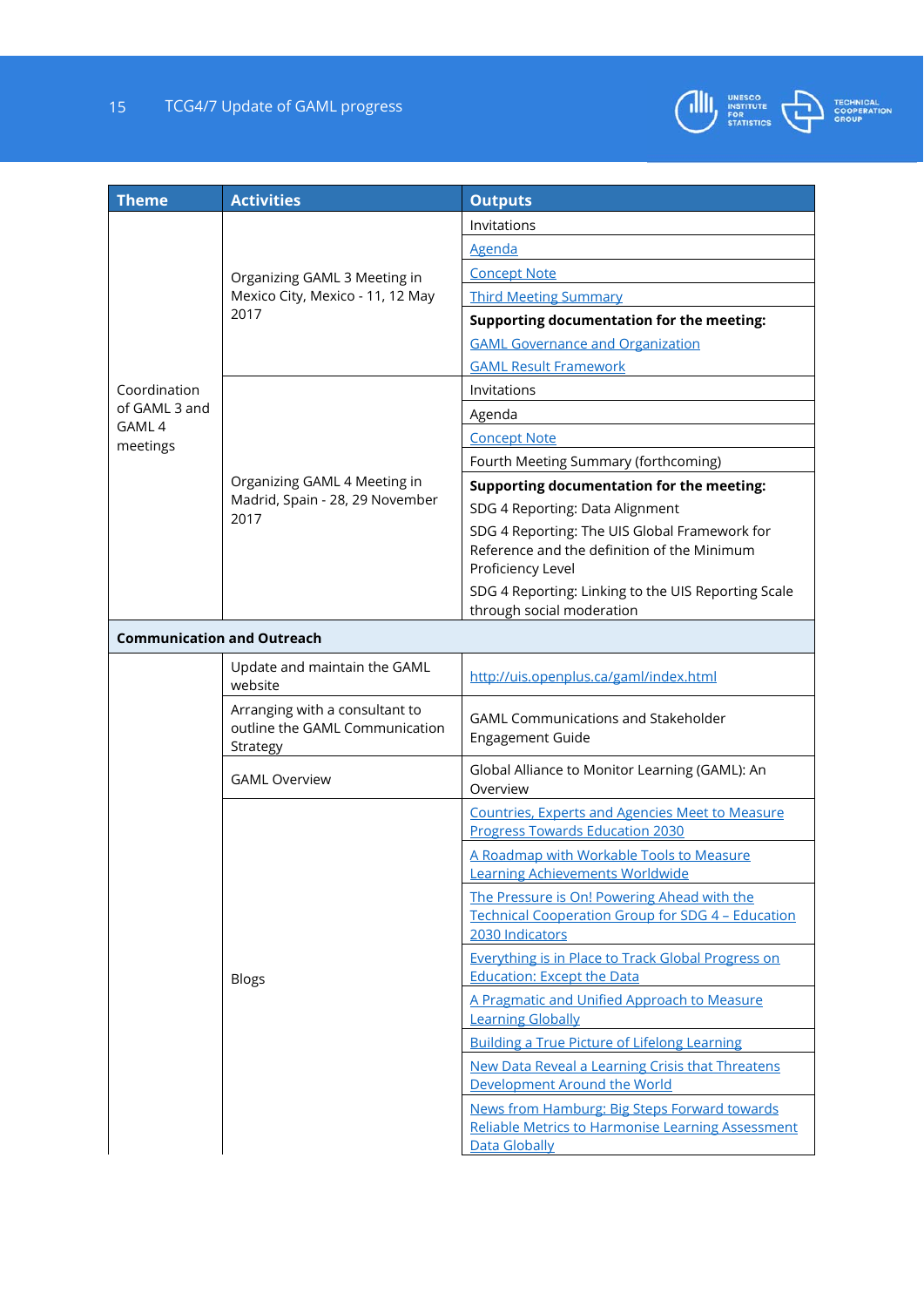

| <b>Theme</b>                                                            | <b>Activities</b>                                                                                | <b>Outputs</b>                                                                                                               |  |  |  |
|-------------------------------------------------------------------------|--------------------------------------------------------------------------------------------------|------------------------------------------------------------------------------------------------------------------------------|--|--|--|
|                                                                         |                                                                                                  | A Quick Win in Monitoring How Much Children Learn                                                                            |  |  |  |
|                                                                         |                                                                                                  | There is a global learning crisis. Our young people<br>deserve better skills                                                 |  |  |  |
| <b>Knowledge Production</b>                                             |                                                                                                  |                                                                                                                              |  |  |  |
| Conceptual<br>Frameworks                                                | Math Content Reference<br>Framework                                                              | Method for Developing an International Curriculum<br>and Assessment Framework for Mathematics                                |  |  |  |
|                                                                         | Study on SDG Target 4.1 and<br>National Assessment Frameworks<br>for Mathematics                 | Monitoring Progress towards SDG 4.1: Initial Analysis<br>of National Assessment Frameworks for<br><b>Mathematics</b>         |  |  |  |
|                                                                         | Exploring the Commonality and<br>Difference of Regional and<br><b>International Assessments</b>  | Exploring the Commonality and Difference of<br>Regional and International Assessments                                        |  |  |  |
|                                                                         | Reading Content Reference<br>Framework                                                           | Method for Developing an International Curriculum<br>and Assessment Framework for Reading and Writing                        |  |  |  |
|                                                                         | UIS reporting scales                                                                             | <b>UIS reporting scales</b>                                                                                                  |  |  |  |
| Reporting                                                               | Setting benchmarks on the UIS<br>reporting scales                                                | Setting benchmarks on the UIS reporting scales                                                                               |  |  |  |
| Framework                                                               | Data Alignment                                                                                   | SDG 4 Data Reporting: Data Alignment                                                                                         |  |  |  |
|                                                                         | Linking to the UIS Reporting Scale<br>through social moderation                                  | SDG 4 Reporting: Linking to the UIS Reporting Scale<br>through social moderation                                             |  |  |  |
|                                                                         | Measurement strategy for<br>indicator 4.1.1                                                      | Task Force 4.1 Measurement strategy                                                                                          |  |  |  |
| Interim<br>Reporting                                                    | Protocol for reporting indicator<br>4.1.1                                                        | SDG Data Reporting: Proposal of a Protocol for<br>reporting Indicator 4.1.1                                                  |  |  |  |
|                                                                         | 4.1.1 Investment Case                                                                            | The Value of Learning Data: A case for Investing in<br>Cross-national Assessment                                             |  |  |  |
| Capacity<br>Development                                                 | Principles of Good Practice in<br>Learning Assessment                                            | Principles of Good Practice in Learning Assessment                                                                           |  |  |  |
|                                                                         | Code of Practice                                                                                 | Quick Start Guide For Implementing a National<br>Learning Assessment                                                         |  |  |  |
| Other<br>Methodological<br>Development                                  | Proposal to upgrade the global<br>indicator 4.1.1.i) for to Tier II by the<br>IAEG-SDGs          | Proposal to upgrade the global indicator 4.1.1.i) for<br>to Tier II by the IAEG-SDGs                                         |  |  |  |
|                                                                         | A Review of the use of cross-<br>national assessments data in<br>educational practice and policy | A Review of the use of cross-national assessments<br>data in educational practice and policy                                 |  |  |  |
| Post Estimate<br>Anchoring and<br>Children Not<br>Learning<br>Reporting | Mind the Gap: Proposal for a<br>Standardised Measure for SDG 4-<br>Education 2030 Agenda         | Mind the Gap: Proposal for a Standardised Measure<br>for SDG 4-Education 2030 Agenda                                         |  |  |  |
|                                                                         | Methodology for a Global<br>Composite Indicator for Education                                    | Counting the Number of Children Not Learning:<br><b>Methodology for a Global</b><br><b>Composite Indicator for Education</b> |  |  |  |